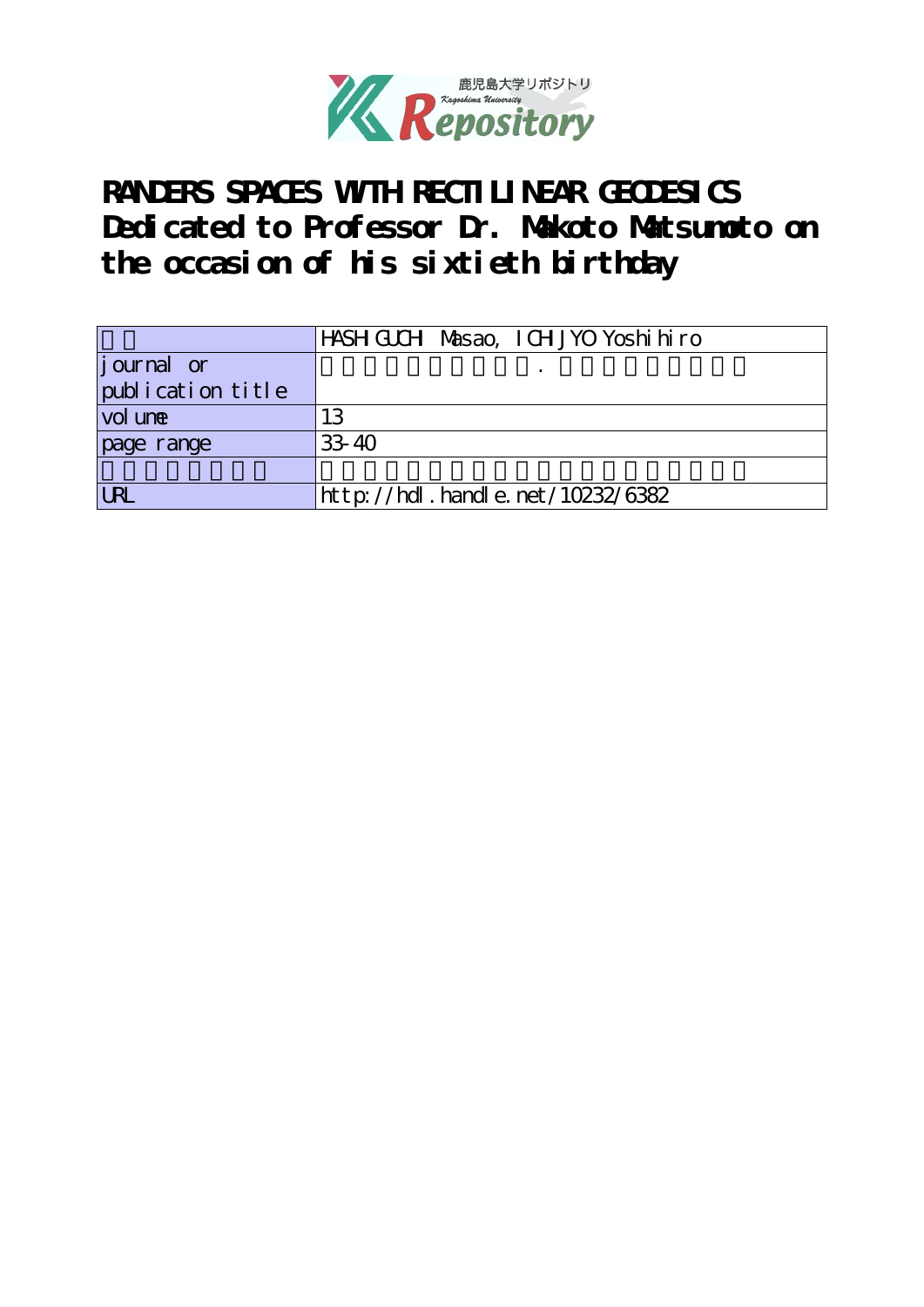RANDERS SPACES WITH RECTI LINEAR GEODESICS **Dedicated to Professor Dr. Makoto Matsumoto on the occasion of his sixtieth birthday**

|                         | HASH GUCH Masao, I CH JYO Yoshi hi ro     |
|-------------------------|-------------------------------------------|
| journal or              |                                           |
| publication title       |                                           |
| vol une                 | 13                                        |
| page range              | $33 - 40$                                 |
|                         |                                           |
| $\overline{\mathbb{R}}$ | $http$ ://hdl. handle. net/10232/00001756 |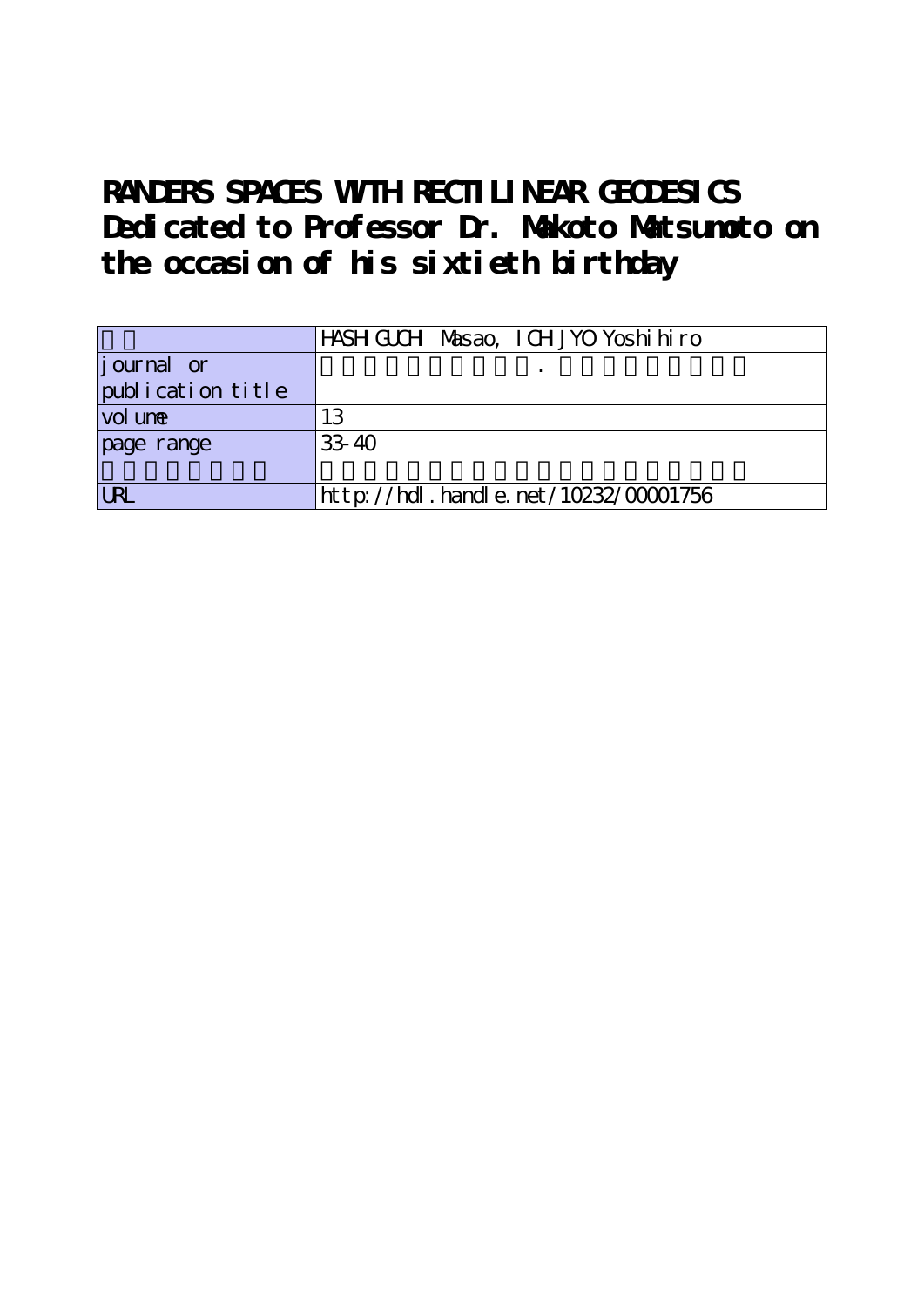Rep. Fac. Sci. Kagoshima Univ., (Math., Phys. & Chem.), No. 13, p. 33-40, 1980

# RANDERS SPACES WITH RECTILINEAR GEODESICS

Dedicated to Professor Dr. Mahoto Matsumoto on the occasion of his sixtieth birthday

By

Masao HASHIGUCHI\* and Yoshihiro ICHIJYO\*\* (Received September 30, 1980)

### Abstract

In the present paper we treat the Randers change of Finsler metrics to determine the Randers spaces with rectilinear geodesies.

### §0. Introduction.

In his paper [17] G. Randers modified the Riemannian metric under the necessity of using a metric of asymmetrical properties and introduced the metric

(0.1) 
$$
ds = (a_{ij}(x) dx^{i} dx^{j})^{1/2} + b_{i}(x) dx^{i},
$$

where  $a_{ij}$  is a Riemannian metric tensor, and  $b_i$  is a covariant vector. In spite of its simplicity in form, the Finsler space with this metric enjoys interesting properties full of suggestion, and was named the Randers space by R. S. Ingarden  $[11]$ , and has been studied by many authors, from various standpoints in physical and mathematical aspects, e.g., [4], [6], [7], [9], [10], [11], [12], [13], [14], [18], [20], [21] etc. (See the concerned article in [16].)

The Randers space is thought to be the simplest possible asymmetrical modification of the Riemannian space  $(§1)$ . So, it seems to be important to investigate what geometrical properties remain under the modification by some  $b_i$ . As an example of such a property, we consider the property that the space be with rectilinear geodesics  $(\S2)$ . Generally we treat a change of Finsler metrics called the *Randers change*, which has been defined by M. Matsumoto [14] as

$$
(0.2) \t\t ds \to d\overline{s} = ds + b_i(x) dx^i,
$$

and obtain the condition that it hold the above property  $(\S3)$ . As the special case that ds be Riemannian, we can determine the Randers spaces with rectilinear geodesics (§4).

<sup>\*</sup> Department of Mathematics, Faculty of Science, Kagoshima University, Kagoshima, Japan.

<sup>\*\*</sup> Department of Mathematics, College of General Education, University of Tokushima, Tokushima, Japan.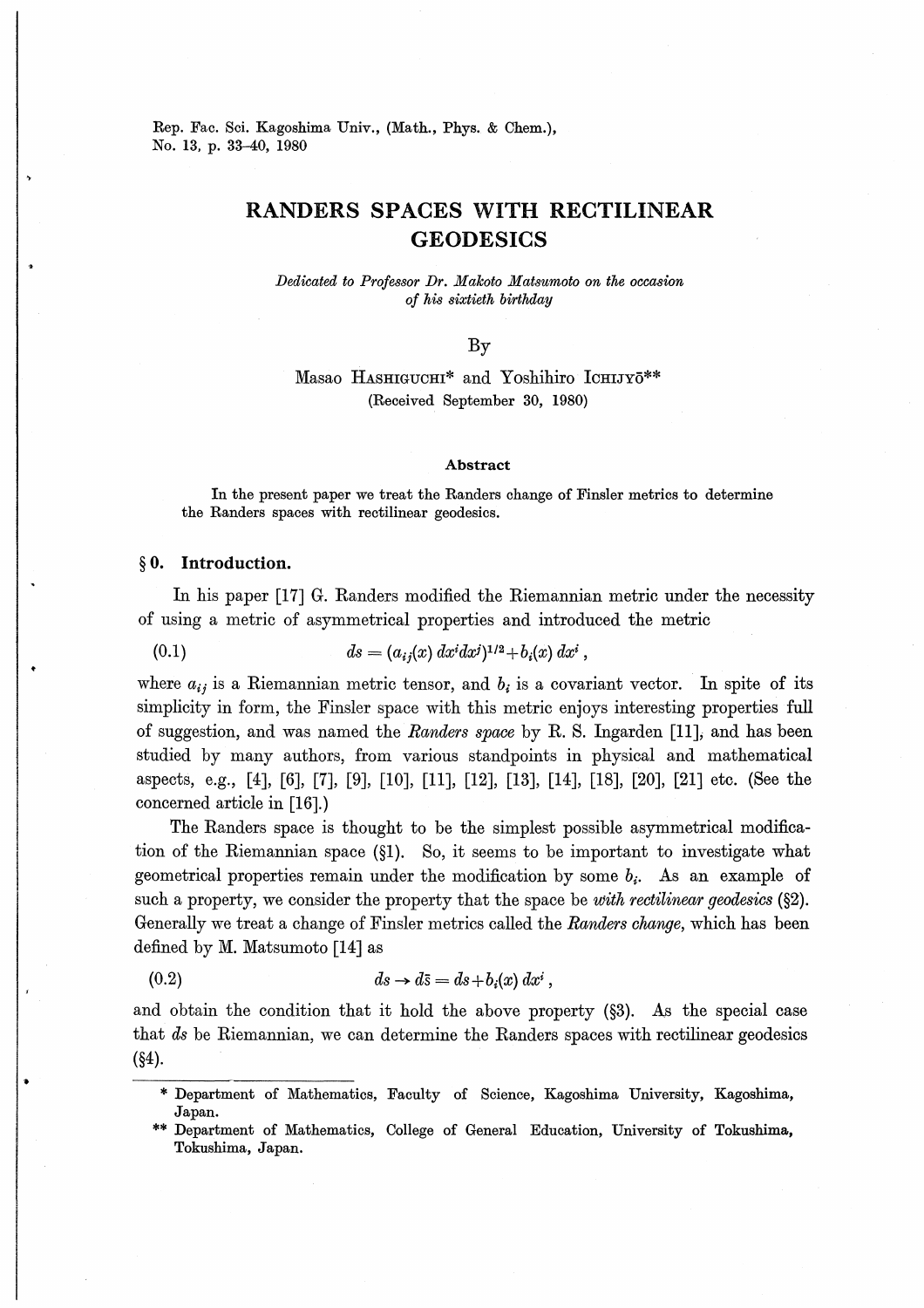# 34 M. HASHIGUCHI and Y. ICHIJYO

To construct generally the geometry of the space with rectilinear geodesies belongs to the fourth problem of D. Hilbert, who gave an interesting example [8], and since the studies of P. Funk [5] and L. Berwald [1, 2, 3] the problem has also been an important but difficult one in the Finsler geometry. (See [15], [19].) In the Riemannian spaces such a space is nothing but a space of constant curvature. In the Finsler geometry, however, it seems that the condition that the space be of constant curvature is too strong. So, our research also aims at the problem to find a reasonable Finsler space corresponding to a Riemannian space of constant curvature.

The authors wish to express their sincere gratitude to Prof. Dr. M. Matsumoto for the invaluable suggestions and encouragement.

# §1. Randers spaces.

Let  $(M, L)$  be an *n*-dimensional Finsler space, that is, an *n*-dimensional differentiable manifold M with a fundamental function  $L(x, y)$  ( $y^i = \dot{x}^i$ ). At each point x of M we consider the indicatrix  $I_x$  defined as the hypersurface  $I_x=[y \in M_x | L(x, y)=1]$  of the tangent space  $M_x$  at x. In case of a Riemannian space with  $L(x, y)=(a_{ij}(x)y^i y^j)^{1/2}$ , each indicatrix  $I_x$  is the quadratic hypersurface  $a_{ij}(x)y^i y^j = 1$  with respect to the coordinates  $y^i$  of  $M_x$  with the center  $y=0$ . Hence, a Finsler space, whose indicatrix  $I<sub>x</sub>$  is a quadratic hypersurface with respect to  $y<sup>i</sup>$  at each point x of M, is thought to be the simplest possible modification of a Riemannian space. If its center  $y$  is not zero, the Finsler metric has an asymmetrical property  $L(x, -y) \neq L(x, y)$ . Such Finsler spaces are given by

**Proposition 1.1.** Let  $(M, L)$  be a Finsler space. If at each point x of M the indicatrix  $I_x$  is a quadratic hypersurface with respect to the coordinates  $y^i$  of  $M_x$ , the fundamental function  $L(x, y)$  has the form

(1.1)  $L(x, y) = \alpha(x, y) + \beta(x, y)$ ,

$$
(1.2) \t\t\t L(x,y) = -\alpha(x,y) + \beta(x,y),
$$

or

$$
(1.3) \t\t\t L(x,y) = \alpha(x,y)^2/\beta(x,y) ,
$$

where  $\alpha(x,y) = (a_{ij}(x)y^i y^{j})^{1/2}$ ,  $\beta(x,y) = b_i(x) y^i$ .

Proof. Let the indicatrix  $I_x$  be given by

 $p_{ij}(x) y^i y^j + 2q_i(x) y^i + r(x) = 0.$ 

Since  $l<sup>i</sup>=y<sup>i</sup>/L(x, y)$  has the unit length, it satisfies

 $p_{ij}(x)$   $l^{i}l^{j}+2q_{i}(x)$   $l^{i}+r(x) = 0$ ,

that is.

$$
r(x) L(x,y)^{2}+2q_{i}(x) y^{i}L(x,y)+p_{ij}(x) y^{i}y^{j}=0,
$$

from which we have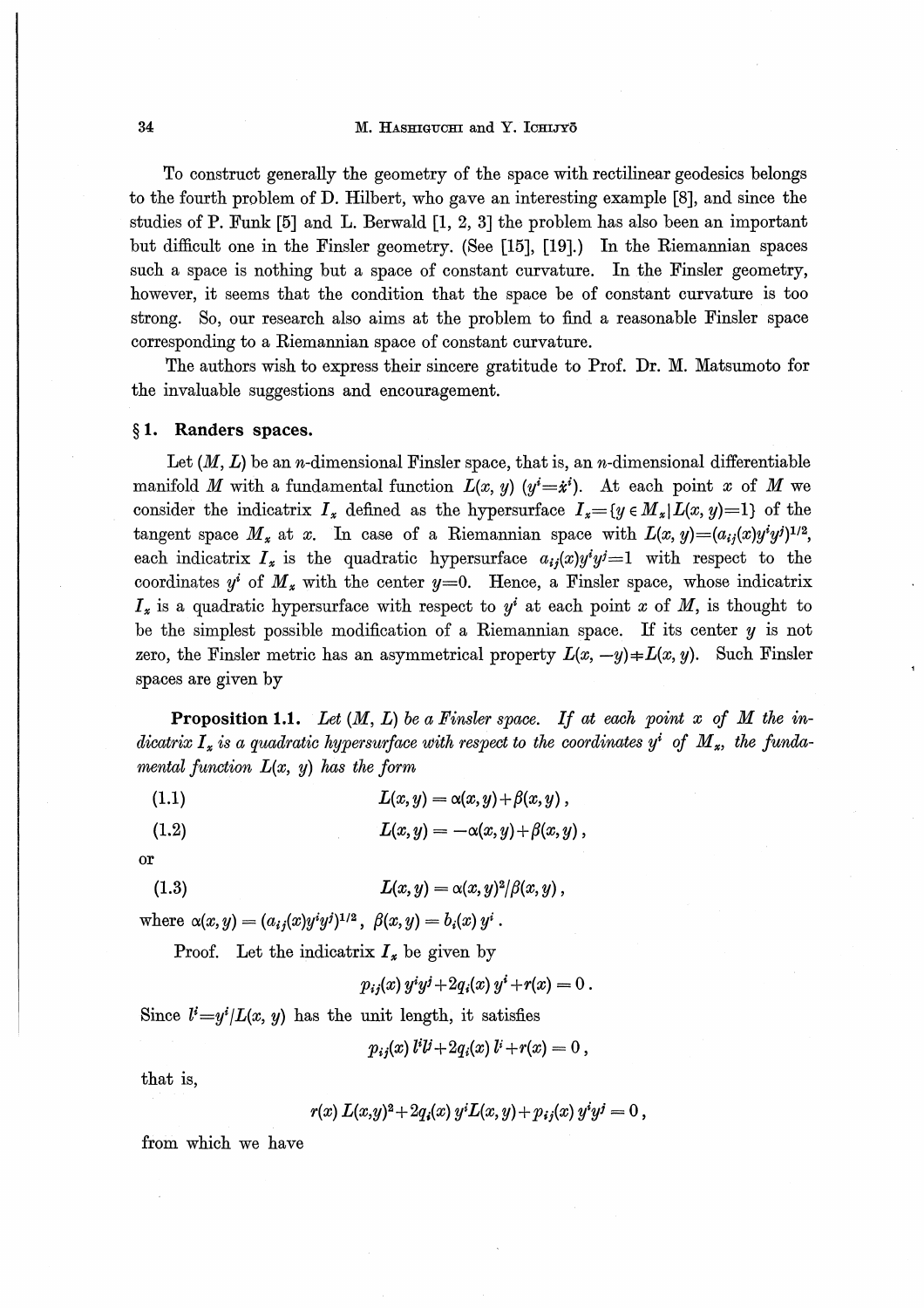Randers Spaces with Rectilinear Geodesics

$$
L(x,y) = (-q_i(x) y^i \pm ( (q_i(x) q_j(x) - r(x) p_{ij}(x) ) y^i y^j)^{1/2})/r(x),
$$

or

$$
L(x,y)=-p_{ij}(x)\,y^iy^j/2q_i(x)\,y^i\,,
$$

according as  $r(x)=0$  or  $r(x)=0$ . These are reduced to the form (1.1), (1.2) or (1.3).

Let us assume in the above proposition that  $L(x, y)$  is positive valued, i.e.,  $L(x, y)$ >0 for any  $y=0$ . Then,  $L(x, y)$  should have the form (1.1), and the Finsler space is just a Randers space. Thus we can understand that G. Randers attained the metric  $(0.1)$  as the simplest possible asymmetrical modification of the Riemannian metric.

A Randers space  $(M, L)$  is by definition a Finsler space with a fundamental function  $L(x, y) = (a_{ij}(x)y^i y^j)^{1/2} + b_i(x)y^i$ , where  $a_{ij}$  is a Riemannian metric tensor, and  $b_i$ is a covariant vector.  $(a_{ij})$  is positive definite, but it does not need to assume that L is positive valued. We have easily

**Proposition 1.2.** In a Randers space  $(M, \alpha + \beta)$   $(\alpha = (a_i, y^i y^j)^{1/2}, \beta = b_i y^i)$ , the fundamental function  $\alpha + \beta$  is positive valued if and only if  $(a_{ij} - b_i b_j)$  is positive definite at each  $x \in M$ .

#### $§$  2. Finsler spaces with rectilinear geodesics.

A geodesic in a Finsler space  $(M, L)$  is given by

(2.1) 
$$
d^2x^i/ds^2 + 2G^i(x, dx/ds) = 0,
$$

if we use the arc-length s as the parameter.  $G^{i}(x, y)$  is (2) p-homogeneous in y<sup>i</sup>, and is expressed as  $G^i = \gamma_{ik}^i y^j y^k/2$ , by putting

$$
\gamma_{ik}^i = g^{ik} (\partial g_{jk} / \partial x^k + \partial g_{kh} / \partial x^j - \partial g_{jk} / \partial x^h) / 2 \,,
$$

where  $g_{ij} = \partial^2 (L^2/2) \partial y^i \partial y^j$  is the fundamental tensor, and  $(g^{ij}) = (g_{ij})^{-1}$ .

A Finsler space  $(M, L)$  is called *with rectilinear geodesics*, if the manifold M is covered by coordinate neighbourhoods in which the geodesics can be represented by  $(n-1)$  linear equations of the coordinates, or equivalently by

(2.2) 
$$
x^{i}(s) = R(s) m^{i} + n^{i} \qquad (m^{i}, n^{i} \in R).
$$

Now, let  $h_{ij}$  be the angular metric tensor:  $h_{ij} = g_{ij} - l_i l_j$ , where  $l_i = \partial L/\partial y^i$ . Then, we have

**Proposition 2.1.** A Finsler space  $(M, L)$  is with rectilinear geodesics if and only if the manifold  $\vec{M}$  is covered by coordinate neighbourhoods in which it holds

 $G^i = n!$  $(2.3)$ 

for some  $(2)p$ -homogeneous local function  $p(x, y)$ , or equivalently

**Proof.** Let  $x_0$  be a fixed point of M and  $y_0$  be a fixed tangent vector at  $x_0$ . If (M, L) is with rectilinear geodesics, there exists a coordinate neighbourhood around  $x_0$ , in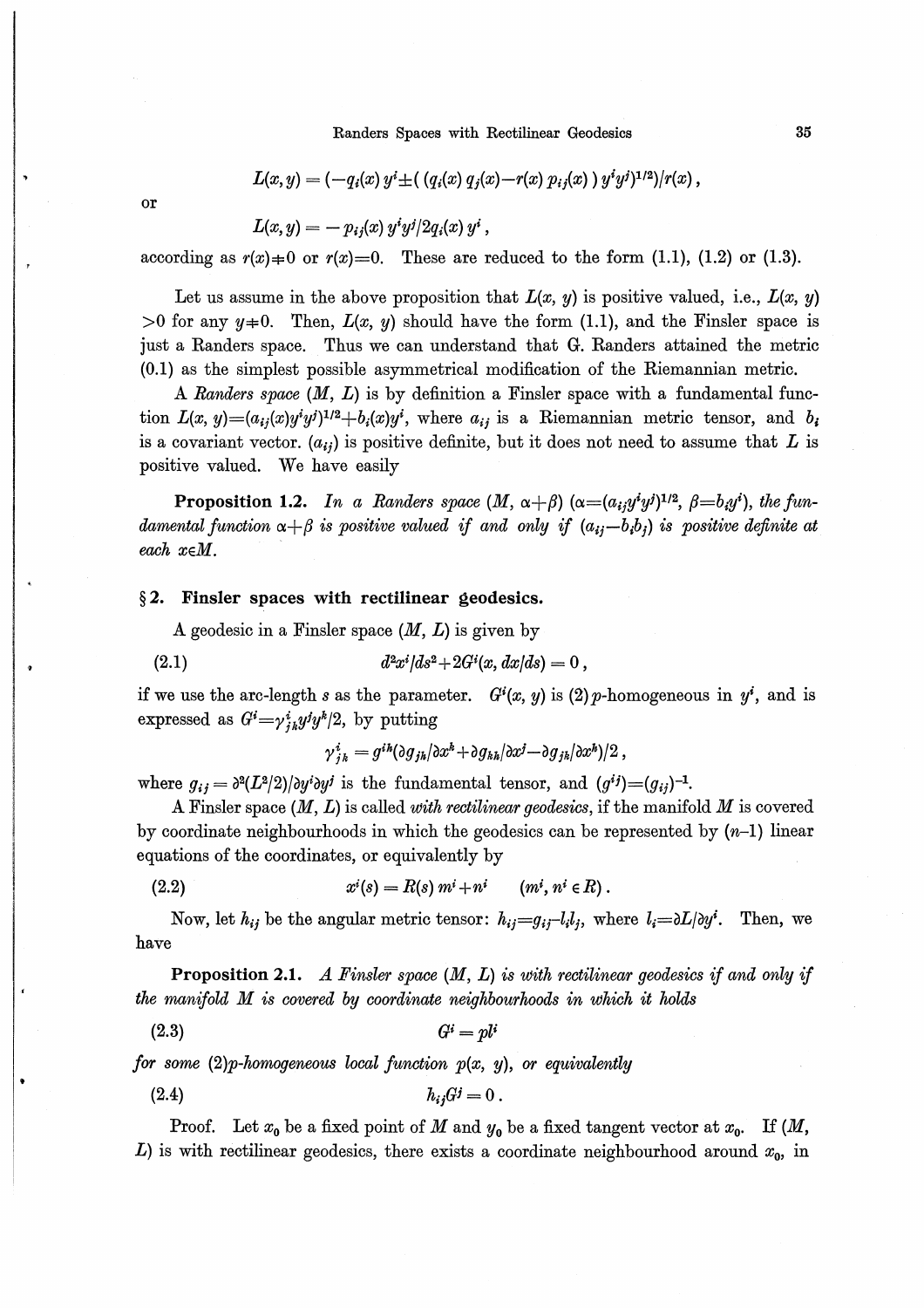which the geodesic passing through  $x_0$  and tangent to  $y_0/L(x_0, y_0)$  is given by

$$
x^{i}(s) = R(s) y_{0}^{i} + x_{0}^{i} \qquad (R(0) = 0 \ , R'(0) = L(x_{0}, y_{0})^{-1}).
$$

Then, we have  $d^2x^i/ds^2 + (-R''/R')(dx^i/ds) = 0$ . Hence, putting  $p(x_0, y_0) = -R''(0)/2R'(0)^3$ , we have  $G^{i}(x_0, y_0) = p(x_0, y_0)l_0^{i}$ . Since  $x_0, y_0$  can be arbitrarily chosen, it follows (2.3).

Conversely, if  $M$  is covered by coordinate neighbourhoods in which it holds  $(2.3)$ , the equations  $(2.1)$  of a geodesic become

 $d^2x^i/ds^2 + 2p(x, dx/ds)$   $(dx^i/ds) = 0$ ,

which are, assuming  $dx^{i}/ds > 0$  without loss of generality, reduced to  $d\log(dx^{i}/ds)/ds =$  $-2p$ , from which we have (2.2) by putting  $R(s) = \int \exp(-2\int p ds) ds$ .

On the other hand, since p in (2.3) becomes  $p=l_iG^j$ , it is evident that (2.3) is equivalent to  $(2.4)$ .

Especially, let  $(M, L)$  be a locally Minkowski space. Since M is covered by coordinate neighbourhoods in which  $G^{i}=0$ , we have

**Proposition 2.2.** A locally Minkowski space is with rectilinear geodesics.

## §3. Randers changes of Finsler metrics.

If we see a Randers metric  $\alpha + \beta$  ( $\alpha = (a_{ij}y^i y^j)^{1/2}, \beta = b_i y^i$ ) as a modification of a Riemannian metric  $\alpha$  by  $\beta$ , we can generally consider the following change of Finsler metrics by  $\beta = b_i y^i$ :

 $L \rightarrow \bar{L} = L + \beta$ .  $(3.1)$ 

This change  $L\rightarrow \bar{L}$  was first studied by M. Matsumoto [14]. We shall call this the Randers change by  $\beta$ , and consider the properties that remain under this change.

Since  $\frac{\partial^2 \bar{L}}{\partial y^i \partial y^j} = \frac{\partial^2 L}{\partial y^i \partial y^j}$ , that is,  $\bar{L}^{-1} \bar{h}_{ij} = L^{-1} h_{ij}$ , we have first

**Proposition 3.1.** The tensor  $L^{-1}h_{ij}$  is invariant by any Randers change.

Next, we shall get the transformation formula of  $G<sup>i</sup>$  by a Randers change. For the purpose we shall express the equations of a geodesic for the metric  $\bar{L}=L+\beta$  in terms of the arc-length  $s$  for the metric  $L$ . The Euler-Lagrange equations

$$
d(\partial \bar{L}/\partial y^i)/ds - \partial \bar{L}/\partial x^i = 0
$$

become

(3.3) 
$$
d(\partial L/\partial y^i)/ds - \partial L/\partial x^i + 2b_{[ij]}(dx^j/ds) = 0,
$$

where we put  $2b_{[ij]} = \partial b_i/\partial x^j - \partial b_j/\partial x^i$ .

Interrupted here the discussion we note

**Theorem 3.1.** A Randers change  $L \rightarrow \bar{L} = L + \beta$  by  $\beta = b_i y^i$  is projective, that is, any geodesic remains to be a geodesic by the change, if and only if  $b_i$  is gradient:  $b_{[ij]}=0$ .

36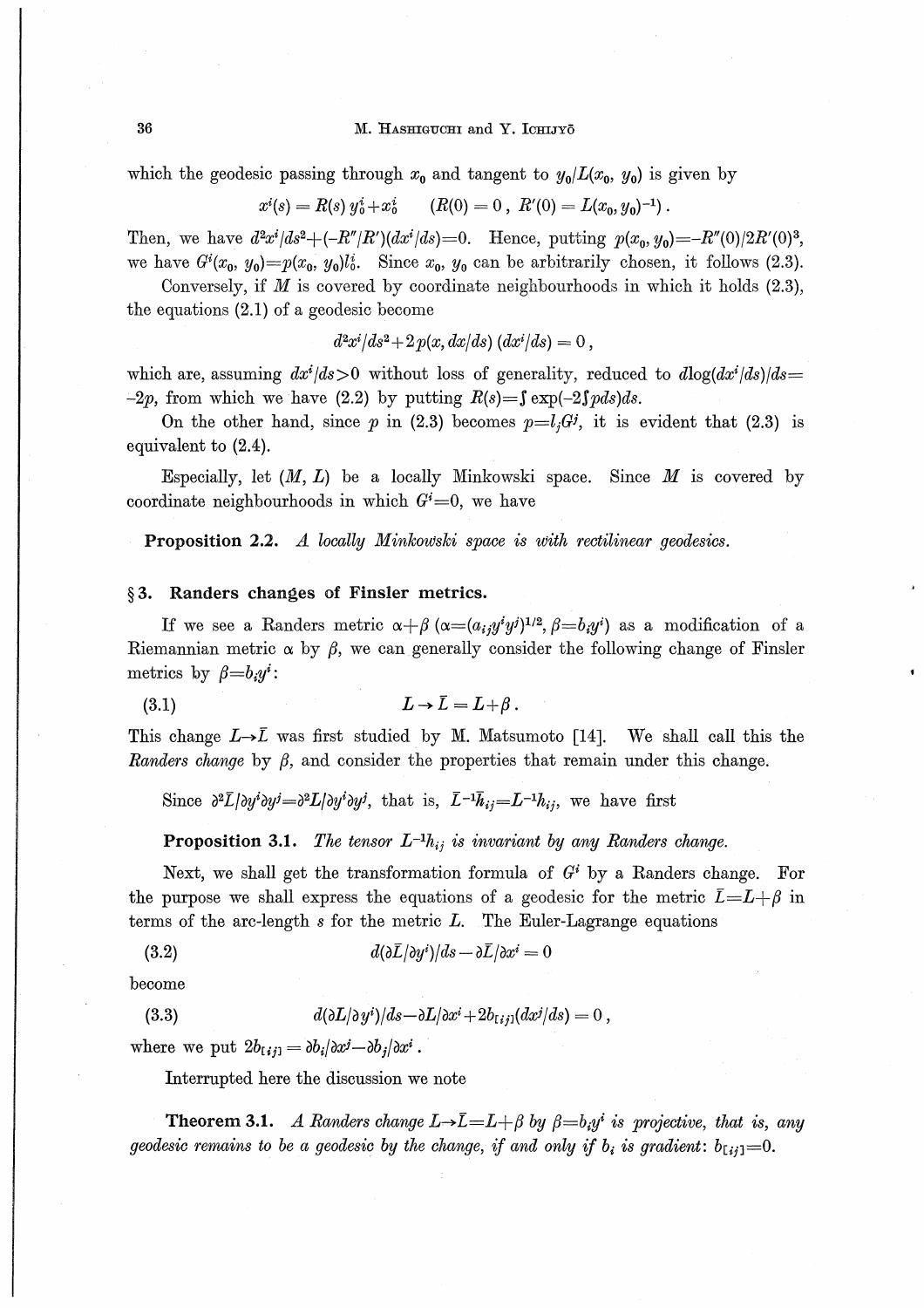Returning to (3.3) and calculating from  $L=(q_{ii}y^i y^j)^{1/2}$ , (3.3) is written

(3.4) 
$$
d^2x^{i}/ds^2 + 2G^{i}(x, dx/ds) + 2g^{ij}b_{1jk1}(dx^{k}/ds) = 0
$$

If we change the parameter s in (3.4) to the arc-length  $\bar{s}$  for the metric  $\bar{L}$ , we have

(3.5) 
$$
d^{2}x^{i}/d\bar{s}^{2}+2G^{i}(x,dx/d\bar{s})+2g^{ij}b_{i j k 1} (dx^{k}/d\bar{s}) (ds/d\bar{s}) + (dx^{i}/d\bar{s}) (b_{j 1 k}(dx^{j}/d\bar{s}) (dx^{k}/d\bar{s})-2g^{k j}b_{k}b_{i j k 1}(dx^{k}/d\bar{s}) (ds/d\bar{s}) )=0,
$$

where  $b_{j1k}$  is the *h*-covariant derivative of  $b_j$  with respect to the Cartan connection of the Finsler space with L. In fact, from  $\bar{s} = \int \bar{L}(x, dx/ds)ds$  we have  $d\bar{s}/ds = 1 + b_i(dx/ds)$ , and

$$
d^2\bar{s}/ds^2=(\partial b_j/\partial x^k)\,(dx^j/ds)\,(dx^k/ds)+b_j(d^2x^j/ds^2)\ ,
$$

the latter of which becomes from  $(3.4)$ 

(3.6) 
$$
d^2\bar{s}/ds^2 = b_{jik}(dx^j/ds) (dx^k/ds) - 2g^{hj}b_h b_{l j k}(dx^k/ds)
$$

Since we have  $dx^{i}/ds = (dx^{i}/d\overline{s}) (d\overline{s}/ds)$ , and

$$
(3.7) \qquad \qquad d^2x^i/ds^2 = (d^2x^i/d\bar{s}^2)\ (d\bar{s}/ds)^2 + (dx^i/d\bar{s})\ (d^2\bar{s}/ds^2)\ ,
$$

we can derive  $(3.5)$  by substituting into  $(3.7)$  from  $(3.4)$ ,  $(3.6)$ .

The equation (3.5) shows that

 $2\bar{G}^{i}(x, dx/d\bar{s}) = 2G^{i}(x, dx/d\bar{s}) + 2g^{ij}b_{ijkl}(dx^{k}/d\bar{s})$  (ds/ds)

$$
+ (dx^{i}/d\bar{s}) (b_{j+k}(dx^{j}/d\bar{s}) (dx^{k}/d\bar{s}) - 2gh^{j}b_{k}b_{i,k1}(dx^{k}/d\bar{s}) (ds/d\bar{s})
$$
).

Since for arbitrary  $x^i$ ,  $y^i$  we can choose the geodesic satisfying  $dx^i/d\bar{s} = y^i/\bar{L}(x, y)$ ,  $ds/d\bar{s} =$  $L(x, y)/\overline{L}(x, y)$  at x, we have

$$
(3.8) \qquad \qquad \bar{G}^i = G^i + Lg^{ij}b_{[ijk]}y^k + L\bar{L}^{-1}(b_{j|k}y^jy^k/2 - Lg^{hj}b_{h}b_{[ijk]}y^k)l^i\ .
$$

The formula (3.8) has been already obtained by M. Matsumoto [14]. We have tried to derive this from the equations of geodesics.

Paying attention to Proposition 3.1 we have from (3.8)

**Proposition 3.2.** By a Randers change (3.1) the quantity  $h_{ij}G^j$  is transformed as

(3.9) 
$$
\bar{L}^{-1}\bar{h}_{ij}\bar{G}^{j} = L^{-1}h_{ij}G^{j} + b_{[ij]}\bar{g}^{j}.
$$

Thus, from Proposition 2.1 we have

**Theorem 3.2.** A Randers change  $L \rightarrow \bar{L} = L + \beta$  by  $\beta = b_i y^i$  holds the property that the Finsler space be with rectilinear geodesics, if  $b_i$  is gradient.

**Theorem 3.3.** A Finsler space  $(M, L)$  becomes a Finsler space  $(M, L+\beta)$  with rectilinear geodesics by a Randers change by  $\beta = b_i y^i$ , if and only if the manifold M is covered by coordinate neighbourhoods in which it holds

(3.10) 
$$
h_{ij}G^{j}+Lb_{[ij]}y^{j}=0.
$$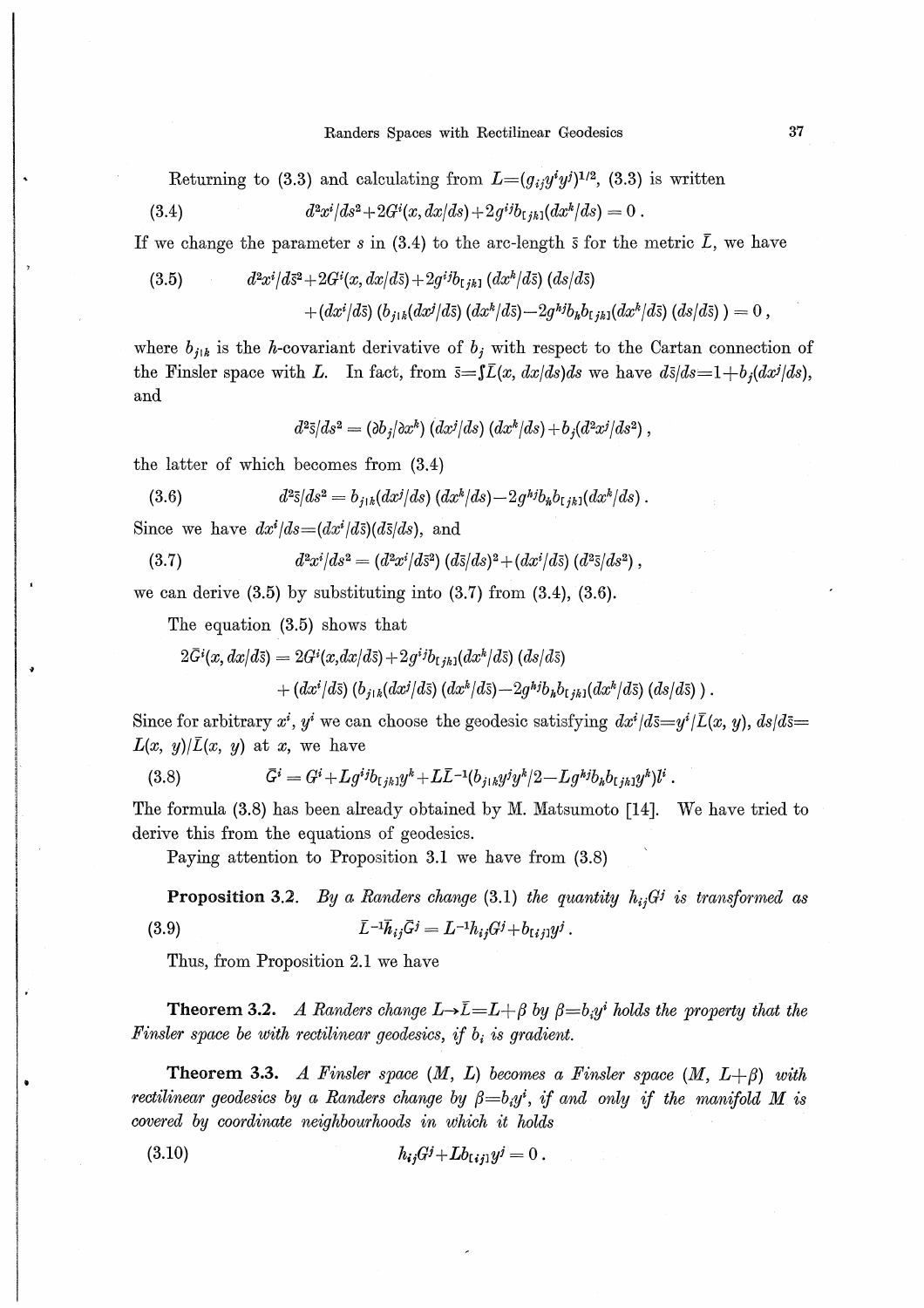#### $\S$ 4. Randers spaces with rectilinear geodesics.

Now, we are in position to treat a Randers space  $(M, \alpha + \beta)$ , where  $\alpha = (a_{ij}y^i y^j)^{1/2}$ ,  $\beta = b_i y^i$ . Putting  $L = \alpha$  in Theorem 3.3, the condition that the Randers space be with rectilinear geodesics is that  $M$  is covered by coordinate neighbourhoods in which it holds

In this case, we have  $h_{ij} = a_{ij} - (\partial \alpha/\partial y^i)(\partial \alpha/\partial y^j)$ , and  $G^j = {\binom{i}{r}} y^r y^s/2$ , where  ${\binom{i}{r}}$  is the Christoffel symbol for the Riemannian metric tensor  $a_{ij}$ . Hence,  $h_{ij}G^j$  in (4.1) is expressed as

(4.2) 
$$
h_{ij}G^j = (a_{ij}a_{kl} - a_{ik}a_{jl}) \{^j_{rs}\} y^k y^l y^r y^s / 2\alpha^2.
$$

Since  $\alpha$  is an irrational function of  $y^i$ , (4.1) is equivalent to

(4.3) 
$$
h_{ij}G^{j}=0, \qquad b_{[ij]}=0.
$$

Thus we have

**Theorem 4.1.** A Rander space  $(M, \alpha + \beta)$   $(\alpha = (a_i, y^i y^j)^{1/2}, \beta = b_i y^i)$  is with rectilinear geodesics if and only if the corresponding Riemannian space  $(M, \alpha)$  is with rectilinear geodesics and  $b_i$  is gradient. Then, any geodesic of  $(M, \alpha)$  remains to be a geodesic of  $(M, \alpha + \beta)$ .

The latter assertion of the above theorem follows from Theorem 3.1. Also, Theorem 3.1 makes Theorem 3.2 trivial, because we have no information about the converse of Theorem 3.2. It is shown, however, from Theorem 4.1 that the converse holds if we confine a Randers change within Randers metrics.

**Theorem 4.2.** A Randers change  $L \rightarrow \bar{L} = L + \beta$  by  $\beta = b_i y^i$  changes a Randers metric  $L$  to a Randers metric  $\bar{L}$ . And, it holds the property that the Randers space be with rectilinear geodesics, if and only if  $b_i$  is gradient. Then, this change is projective.

On the other hand, from Proposition 2.1 the condition  $h_{ij}G^j=0$  is equivalent to  $G^i = qy^i$ , that is, in a Riemannian case

(4.4) 
$$
\qquad \qquad {\textstyle\{\stackrel{i}{r}\textstyle\ {}_s\}}\ y^r y^s/2 = q y^i\ ,
$$

where q is some (1)  $p$ -homogeneous function. Differentiating the both sides of (4.4) by  $y^j$  and  $y^k$  successively, we have

(4.5) 
$$
\left\{ {i \atop j,k} \right\} = \left( \frac{\partial^2 q}{\partial y^j} \right) y^i + \left( \frac{\partial q}{\partial y^j} \right) \delta_k{}^i + \left( \frac{\partial q}{\partial y^k} \right) \delta_j{}^i.
$$

The contraction of (4.5) with respect to i and j yields  $\frac{\partial q}{\partial y'} = \binom{r}{i}/(n+1)$ , from which it follows  $\partial^2 q / \partial y^i \partial y^k = 0$ . Hence,  $\{\xi_{ik}\}$  has the form

(4.6) 
$$
\begin{aligned} \n\binom{i}{j} &= \left(\binom{r}{j}/(n+1)\right) \delta_k^i + \left(\binom{r}{r_k}/(n+1)\right) \delta_j^i \, , \n\end{aligned}
$$

38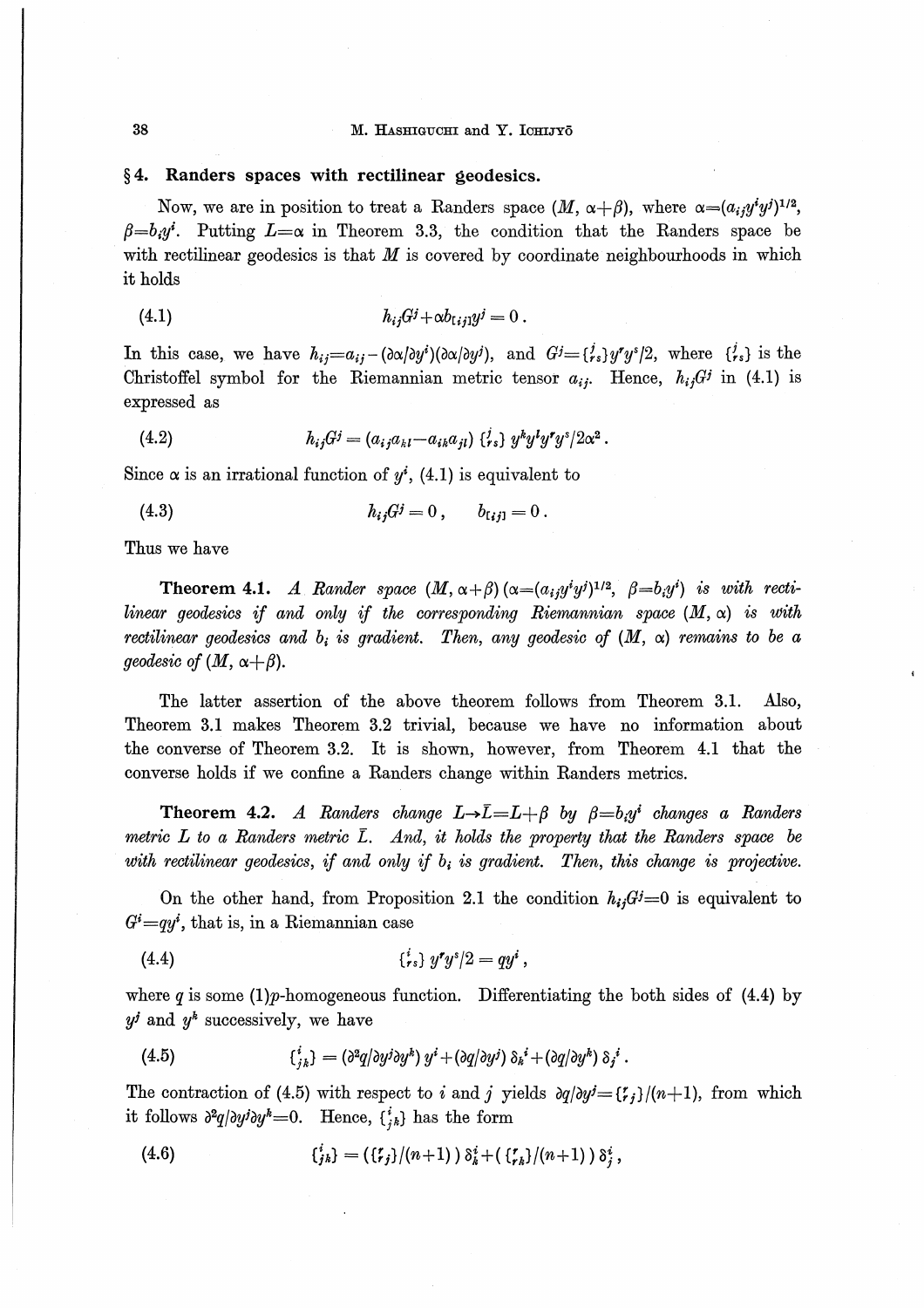### Randers Spaces with Rectilinear Geodesics

that is, the Riemannian space  $(M, \alpha)$  is projectively flat. It is well known that a Riemannian space is projectively flat if and only if it is of constant curvature. So, Theorem 4.1 is restated as

**Theorem 4.3.** A Randers space  $(M, \alpha + \beta)$   $(\alpha = (a_{ij}y^i y^j)^{1/2}, \beta = b_i y^i)$  is with rectilinear geodesics if and only if the corresponding Riemannian space  $(M, \alpha)$  is of constant curvature and  $b_i$  is gradient. Then, the geodesics in  $(M, \alpha + \beta)$  coincide with the geodesics in  $(M, \alpha)$ .

Finsler spaces with rectilinear geodesics contain Riemannian spaces of constant curvature and locally Minkowski spaces, and are thought to be the Finsler spaces corresponding to Riemannian spaces of constant curvature. Of course, we have an example of a non-Minkowski Randers space with rectilinear geodesics. S. Kikuchi [12] has shown that a Randers space  $(M, \alpha + \beta)$  ( $\beta = b_i y^i$ ) is locally Minkowski if and only if the corresponding Riemannian space  $(M, \alpha)$  is flat and  $b_i$  is parallel with respect to the Riemannian connection. So, in order to get an example of a non-Minkowski Randers space with rectilinear geodesics it suffices to modify the euclidean metric  $\alpha$  by a non-constant gradient vector  $b_i$ .

**Example.** Let  $R<sup>n</sup>$  be the *n*-dimensional euclidean space. The Randers space  $(R<sup>n</sup>$ - $\{0\}$ ,  $L$ ) with the following fundamental function  $L$  is with rectilinear geodesics and not locally Minkowski:

$$
(4.7) \t\t\t\t L = (\delta_{ij}y^i y^j)^{1/2} + b_i y^i,
$$

where  $b_i = \partial b/\partial x^i$  for  $b = (\delta_i, x^i x^j)^{1/2}$ .

### **References**

- [1] BERWALD, L., Über die n-dimensionalen Geometrien konstanter Krümmung, in denen die Geraden die Kürzesten sind. Math. Z. 30 (1929), 449-469.
- [2] BERWALD, L., On Finsler and Cartan geometries. III. Two-dimensional Finsler spaces with rectilinear extremals, Ann. of Math. (2) 42 (1941), 84-112.
- [3] BERWALD, L., Über Finslersche und Cartansche Geometrie. IV. Projektivkrümmung allgemeiner affiner Räume und Finslersche Räume skalarer Krümmung, Ann. of Math. (2) 48  $(1947), 755 - 781.$
- [4] ELIOPOULOS, H. A., A generalized metric space for electro-magnetic theory, Acad. Roy. Belg. Bull. Cl. Sci. (5) 51 (1965), 986-995.
- FUNK, P., Über Geometrien, bei denen die Geraden die Kürzesten sind, Math. Ann. 101 (1929),  $[5]$ 226-237.
- [6] HASHIGUCHI, M., S. Hojō and M. MATSUMOTO, On Landsberg spaces of two dimensions with  $(\alpha, \beta)$ -metric, J. Korean Math. Soc. 10 (1973), 17-26.
- HASHIGUCHI, M. and Y. ICHIJYō, On some special  $(\alpha, \beta)$ -metrics, Rep. Fac. Sci. Kagoshima **F71** Univ. (Math. Phys. Chem.) 8 (1975), 39-46.
- HILBERT, D., Über die gerade Linie als kürzeste Verbindung zweier Punkte, Math. Ann. 46 **F81**  $(1895), 91-96.$
- ICHIJYō, Y., Finsler manifolds modeled on a Minkowski space, J. Math. Kyoto Univ. 16 **F91**  $(1976), 639 - 652.$